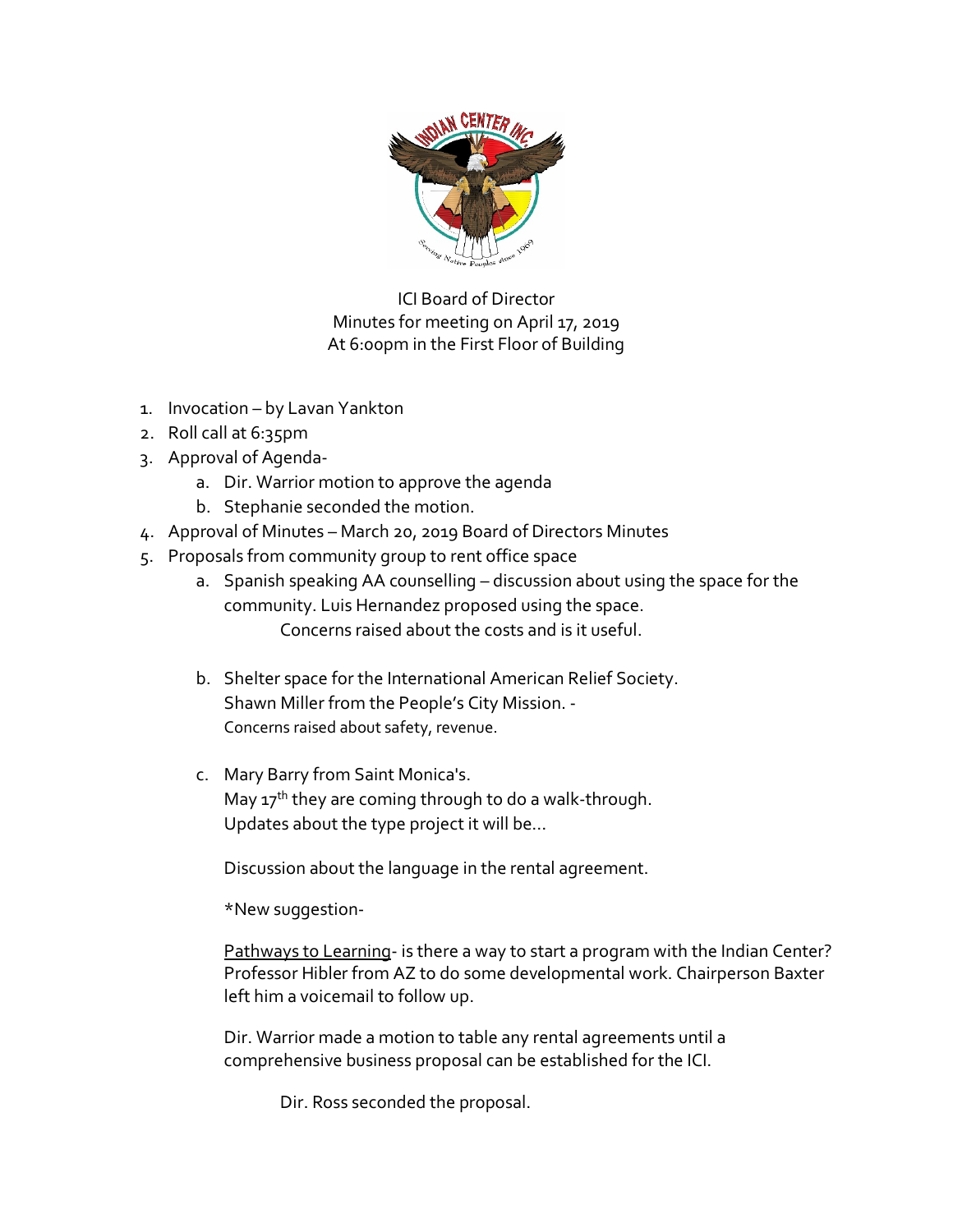Dir. Abourezk made a connection to the Strategic Proposal.

Unanimous approval by all Board members.

- 6. Board of Directors
	- a. Role and Responsibilities-

Chairperson Baxter recommends that a system of roles & responsibilities be set up for the ICI Board.

The existing FOUR Categories-

Planning/Development: Stephanie, Kevin & Kris

Finance/Admin: Kevin, Deveron & Colette

Program Policy: Stephanie, Kris & Anitra

Building/Grounds: Sloan, Deveron & Colette

b. Delegation of Tasks

Chairperson Baxter will send out the duties and responsibilities.

## 7. Give to Lincoln Day

- a. Ideas for the targeting of this campaign Dir. Abourezk gave an update about the event that he and Colette attended last week.
- b. Funding use- Kevin has collected stories about the ICI and will start to load some on the website. He plans to target the funding so that it goes to a specific and long-term benefit.
- c. Community event (May  $1<sup>st</sup>$ ) Marketing for the event around the ICI  $50<sup>th</sup>$  Anniversary. Kevin and Colette – will head up the Committee. \*Stephanie, Deveron & Sally D. will volunteer as well.
- 8. ICI Advisory Council- community representatives
	- a. Motion to amend the Resolution see attachment

Dir. Abourezk made a motion to amend the Resolution. He read the amendment for the Board. Some discussion about the Resolution. The Resolution is to create unity between the Community and the ICI Board. Chairperson Baxter offered supporting comments.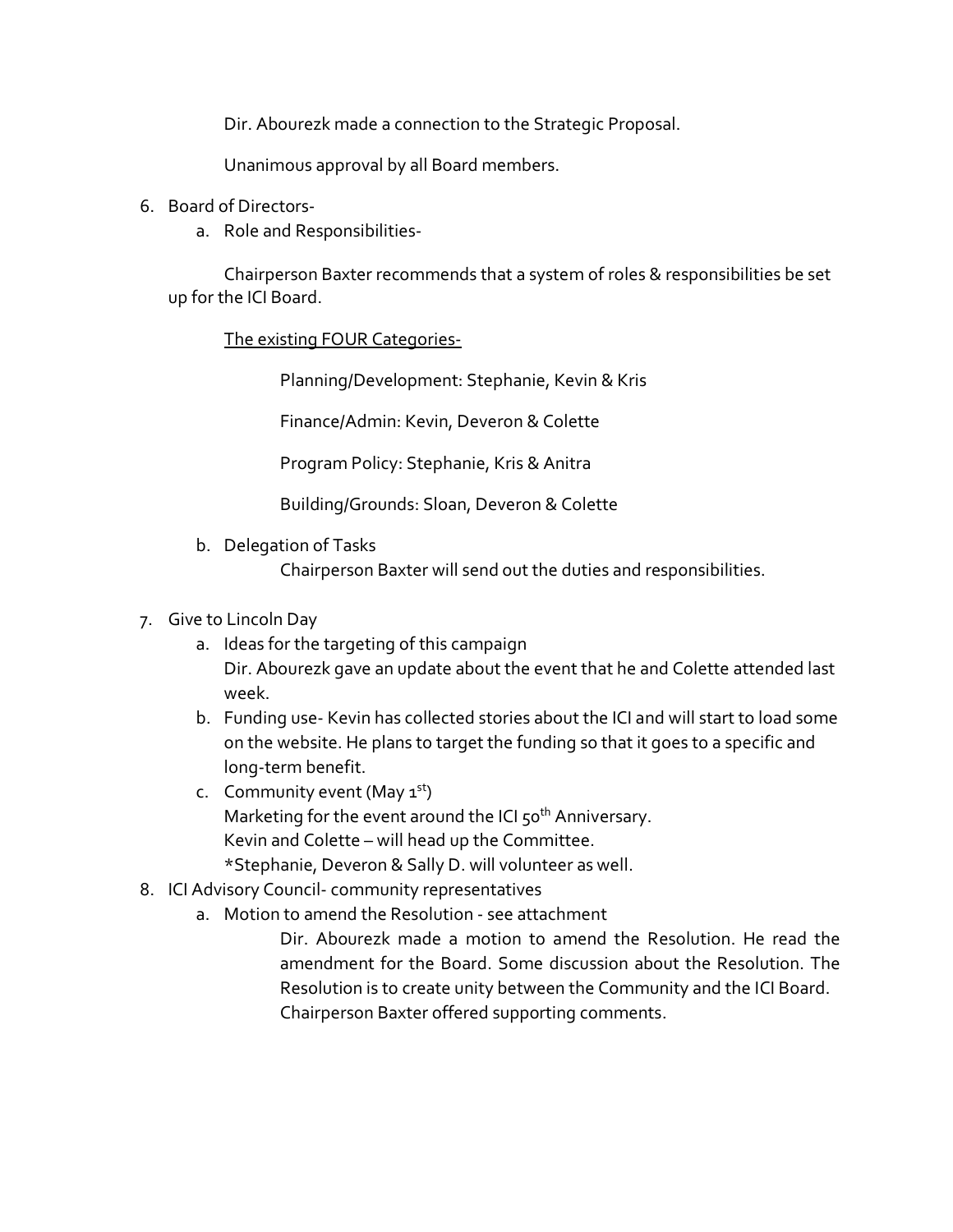Dir. Warrior made a motion to ask the ICI Advisory Council to create the language for the Resolution to bring forward to the ICI Board of Directors. Dir. Abourezk seconded the motion.

Discussion ensued and the motion did not carry.

Chairperson Baxter discussed it served as an encouragement to the Community to stay positive and promotes UNITY.

- b. Fundraiser
	- i. Updates from Indian Taco Sales –Nettie Grant Sikyta provided a report to the ICI Board. A detailed report was handed out to the Board. The grand total is \$7,557.92 for 8 events.

ii. Additional Updates from Art show- there will be no First Friday Art Show with the ICI until possibly June. It will be a student-led event. Dir. Ross will work on the details of the event. Additional community members are involved with the project.

iii. Advisory Council Update- The advisory council requests that they receive committee reports and updates from the Board. A request was made to receive some of the trainings as well with the ICI Board members. Dir. Warrior will add the Ad Hoc Committee to the Cause Collective training.

- 9. Financial Update
	- a. Debts and other financial matters-Chairperson Baxter – provided an updated report on the bills. He is working on the discrepancies on the bills. \$1,047.00 per month for insurance. (InSpro)
	- b. Possible Sale of the ICI Van Chairperson Baxter will work toward the sale of the vehicles through the end of the month.
	- c. Personnel matters and any other issues will be covered.
- 10. New Business Dr. Kirk Dombrowski submitted his resignation to the ICI Board. He is
	- willing to serve on the Housing Trust Board until further notice. Thanks was given to the Board Member.
		- a. Clarification of the cost of the software. a donor will be solicited to fund the software. Clarification requested about the cost of the software.
		- b. Question about the CPA and how to complete the audit. Remaining two totes and how to transport to the auditor.
		- c. Question about the IHS grant.- a clarification point about the grant was made by Nettie.
- 11. Public Comment- a follow up report was made by Lavan Yankton. He spoke with Spiritual Advisors and Medicine Men from his Family & Tribe. A lot of discussion ensued about the direction of the places and sacred spaces for the ICI. This item will also be brought up to the ICI Advisory Council meeting next week. Wednesday, April 24, 2019.